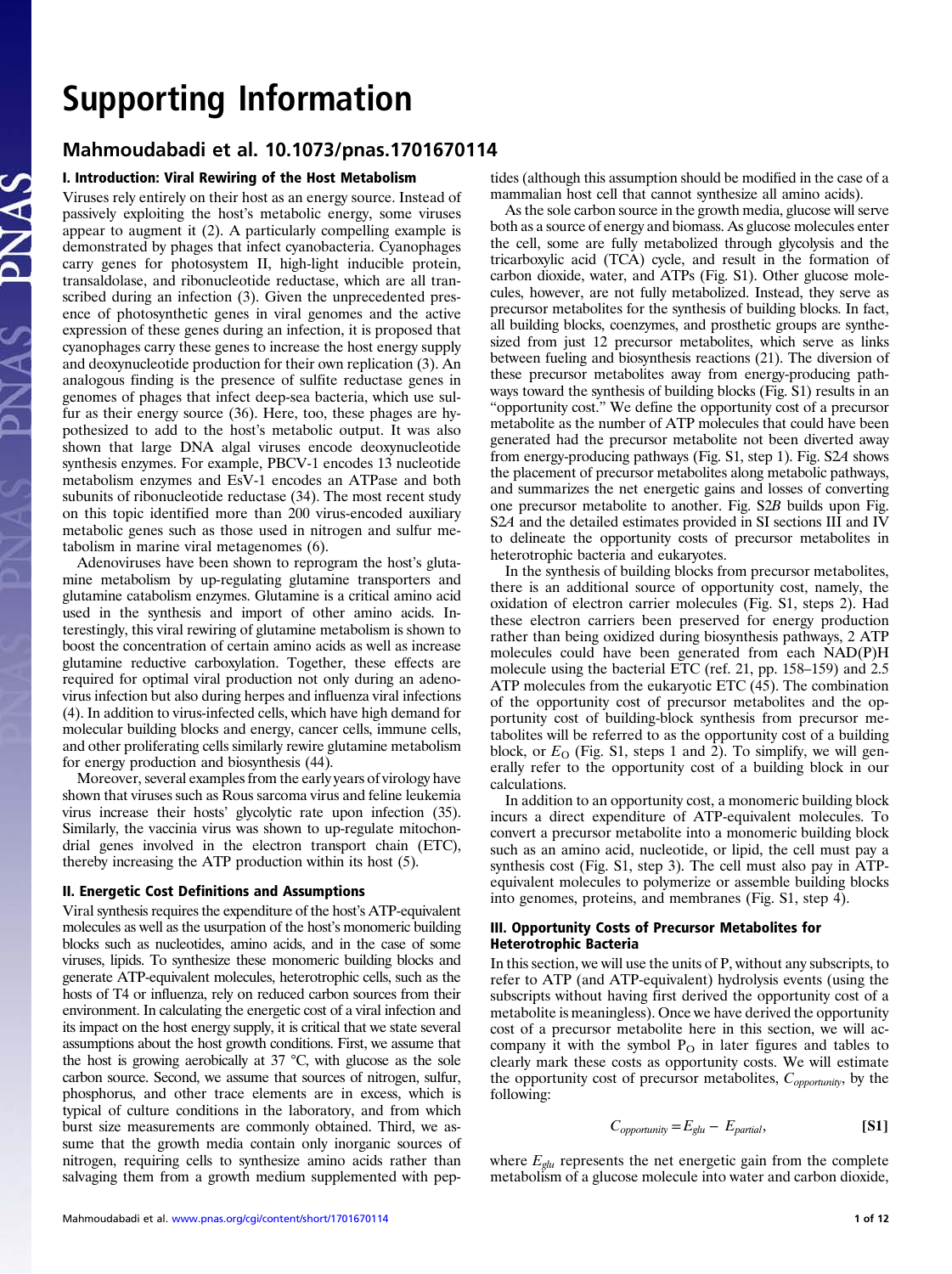and  $E_{partial}$  is the net energetic gain from the partial metabolism of a glucose molecule into a precursor metabolite. Under aerobic respiration,  $E_{glu}$  is  $\approx 26$  P in  $\tilde{E}$ . coli (24). In the event that there is a net energetic cost from the conversion of glucose into a precursor metabolite,  $E_{partial}$  will be a negative value.

In the synthesis of lipids, dihydroxyacetone-phosphate (dhap) is used as a precursor. This precursor is generated during glycolysis (Fig. S2A). Each glucose molecule results in the production of two dihydroxyacetone-phosphate molecules, with this process having a net energetic cost of 2 P ( $E_{partial} = -2$ ) (Fig. S2A). The opportunity cost of two dihydroxyacetone-phosphate molecules is 2 P greater than that of glucose, or 28 P (Eq. S1). The opportunity cost of one dihydroxyacetone-phosphate molecule is therefore  $\approx$  14 P (Fig. S2B).

To simplify the opportunity cost estimates further, we could use a shortcut. Rather than estimating the opportunity cost of each precursor metabolite by calculating the  $E_{partial}$  from glucose as the starting point, we could obtain the opportunity cost of metabolite *i*,  $C_{\text{opportionity}}$ , from the opportunity cost of metabolite *i*,  $C_{\text{opportionity}}$ , by the following:

$$
C_{opportionity}^j = C_{opportionity}^i - E_{partial}^{i \to j}
$$
 [S2]

where  $E_{partial}^{i\rightarrow j}$  represents the net energetic gain from the conversion of metabolite  $i$  to metabolite  $j$ .

For example, during glycolysis each molecule of dihydroxyacetonephosphate is converted to a molecule of 3-phosphoglycerate (3pg), resulting in the production of 1 NADH molecule and 1 ATP. In E. coli, each NADH molecule results in the production of  $\approx 2$ ATP molecules under aerobic conditions (ref. 21, pp. 158–159); therefore, the net energetic gain from this conversion is  $\approx$  3 P. Hence, the opportunity cost of each 3-phosphoglycerate molecule would be  $\approx$  11 P, which is 3 P less than the opportunity cost of a dihydroxyacetone-phosphate molecule (Eq. S2) (Fig. S2B).

If not used as a precursor, 3-phosphoglycerate is converted to phosphoenolpyruvate (pep) in glycolysis (Fig. S2A). In this process, however, there is zero energy expenditure or gain. Hence, the opportunity cost of a phosphoenolpyruvate molecule is the same as that of a 3-phosphoglycerate molecule, which is  $\approx 11$  P (Fig. S2B). Both of these precursors come before pyruvate (pyr) in glycolysis. In converting a phosphoenolpyruvate molecule into a pyruvate molecule, there is a net energy gain of 1 P (Fig. S2A). The opportunity cost of a pyruvate molecule is therefore  $\approx 10$  P (1 P less than a phosphoenolpyruvate opportunity cost) (Fig. S2B). Pyruvate can be converted to oxaloacetate (oaa) with the expenditure of 1 ATP. The opportunity cost of oxaloacetate is  $\approx 11$  P  $(10 P + 1 P)$  (Fig. S2B).

Pyruvate is further converted to acetyl-CoA (acCoA), and in the process one molecule of NADH is generated, which is equivalent to 2 P (Fig. S2A). The opportunity cost of acetyl-CoA is therefore  $\approx$ 8 P (10 P − 2 P) (Fig. S2B). One molecule of acetyl-CoA and one molecule of oxaloacetate are then eventually converted to α-ketoglutarate (αkg) (Fig. S2A). The sum of the opportunity costs of acetyl-CoA (8 P) and oxaloacetate (11 P) is 19 P, and because 1 molecule of NADH is generated in their conversion to  $\alpha$ -ketoglutarate, the opportunity cost of  $\alpha$ -ketoglutarate is  $\approx 17$ P (or 19 P – 2 P) (Fig. S2B). Similarly,  $\alpha$ -ketoglutarate is eventually converted to oxaloacetate, and 2 NADH, 1 GTP, and 1 FADH<sub>2</sub> molecules are generated (Fig. S2A). This is a net gain of  $\approx 6$ (assuming 1 P from each FADH2), reducing the opportunity cost of oxaloacetate to  $\approx$  11 P (17 P – 6 P). Note that this is consistent with the opportunity cost of oxaloacetate derived from the anaplerotic pathway described earlier (the conversion of pyruvate to oxaloacetate via the pyruvate decarboxylase enzyme).

Glucose can also be converted to ribose-5-phosphate (r5p) in the pentose phosphate pathway, and in the process 2 NADPH molecules are generated, which is equivalent to 4 P (Fig. S2A).

We subtract 4 P from the possible 26 P that glucose would be converted to under respiratory conditions, and we arrive at 22 P as the opportunity cost of ribose-5-phosphate (Eq. S1) (Fig. S2B). The same calculation can be used for erythrose-4-phosphate (e4p), resulting in 22 P as its opportunity cost (Fig. S2B).

# IV. Opportunity Costs of Precursor Metabolites for Heterotrophic Eukaryotes

To estimate the opportunity costs of precursor metabolites in heterotrophic eukaryotes, we can carry out very similar calculations to those performed for heterotrophic bacteria (Fig. 1 B and C). Similar to SI section III, we will refrain from using subscripts for P in this section. For eukaryotes,  $E_{glu}$ , or the total energetic gain from the complete metabolism of a glucose molecule into carbon dioxide and water is higher. This is because each NAD(P)H and FADH2 molecule results in a higher number of ATPs within the mitochondrial ETC compared with the bacterial ETC. Specifically, each NAD(P)H molecule is equivalent to  $\approx 2.5$  P and each FADH<sub>2</sub> molecule corresponds to  $\approx$  1.5 P (ref. 45 and ref. 46, pp. 517–518), resulting in 30–32 P per glucose molecule. Note that the theoretical yield of 38 P per glucose molecule has been shown to be an overestimate due to the outdated assumptions that each NAD(P)H molecule is equivalent to 3 P and that each FADH<sub>2</sub> molecule generates 2 P  $(45)$ . We will therefore use 32 P as  $E_{glu}$ .

Each glucose molecule results in the production of two dihydroxyacetone-phosphate molecules, with this process having a net energetic cost of 2 P. The opportunity cost of two dihydroxyacetonephosphate molecules is 2 P greater than that of glucose, or 34 P (Eq. S1). The opportunity cost of one dihydroxyacetonephosphate molecule is therefore 17 P (Fig. S2B). As described earlier, in the conversion of dihydroxyacetone-phosphate molecule into a 3-phosphoglycerate molecule, 1 NADH and 1 ATP molecules are produced. This is equivalent to a net energetic gain of  $\approx$  3.5 P. The opportunity cost of a 3-phosphoglycerate molecule is therefore ≈ 13.5 P (17 P – 3.5 P) (Eq. S2) (Fig. S2B).

The opportunity cost of a phosphoenolpyruvate is the same as that of a 3-phosphoglycerate, which is  $\approx 13.5$  P. In converting phosphoenolpyruvate into pyruvate, there is a net energy gain of 1 P (1 ATP molecule is formed). The opportunity cost of pyruvate is therefore  $\approx 12.5$  P (Fig. S2B). Pyruvate can be converted to oxaloacetate with the expenditure of 1 ATP. Hence, the opportunity cost of oxaloacetate will be  $\approx 13.5$  P (Fig. S2B).

Pyruvate is converted to acetyl-CoA, and in the process one molecule of NADH is generated. As a result, the opportunity cost of acetyl-CoA is  $\approx$  10 P (12.5 P – 2.5 P). One molecule of acetyl-CoA and one molecule of oxaloacetate are converted to  $\alpha$ -ketoglutarate in the TCA cycle. The sum of the opportunity costs of acetyl-CoA (10 P) and oxaloacetate (13.5 P) is 23.5 P, and because 1 molecule of NADH is generated in their conversion to  $\alpha$ -ketoglutarate, the opportunity cost of α-ketoglutarate is  $\approx$  21 P (23.5 P – 2.5 P) (Fig. S2B). α-Ketoglutarate is eventually converted to oxaloacetate, and 2 NADH, 1 GTP, and 1 FADH<sub>2</sub> molecules are generated. This is a net gain of  $\approx$  7.5 P (assuming 1.5 P from each FADH<sub>2</sub>), reducing the opportunity cost of oxaloacetate to  $\approx 13.5 \text{ P } (21 \text{ P } -7.5 \text{ P})$ . Note that this is again consistent with the opportunity cost of oxaloacetate derived from the anaplerotic pathway.

Glucose can also be converted to ribose-5-phosphate in the pentose phosphate pathway, and in the process 2 NADPH molecules are generated, which is equivalent to 5 P. The opportunity cost of ribose-5-phosphate is thus  $\approx 27$  P (Fig. S2B). The same calculation can be used for erythrose-4-phosphate, resulting in  $\approx 27$  P as its opportunity cost (Fig. S2B).

# V. Viral Entry Cost

The process of viral entry varies extensively across different viral groups. Although many animal viruses enter their host cell through clathrin-mediated endocytosis or fusion with the cell membrane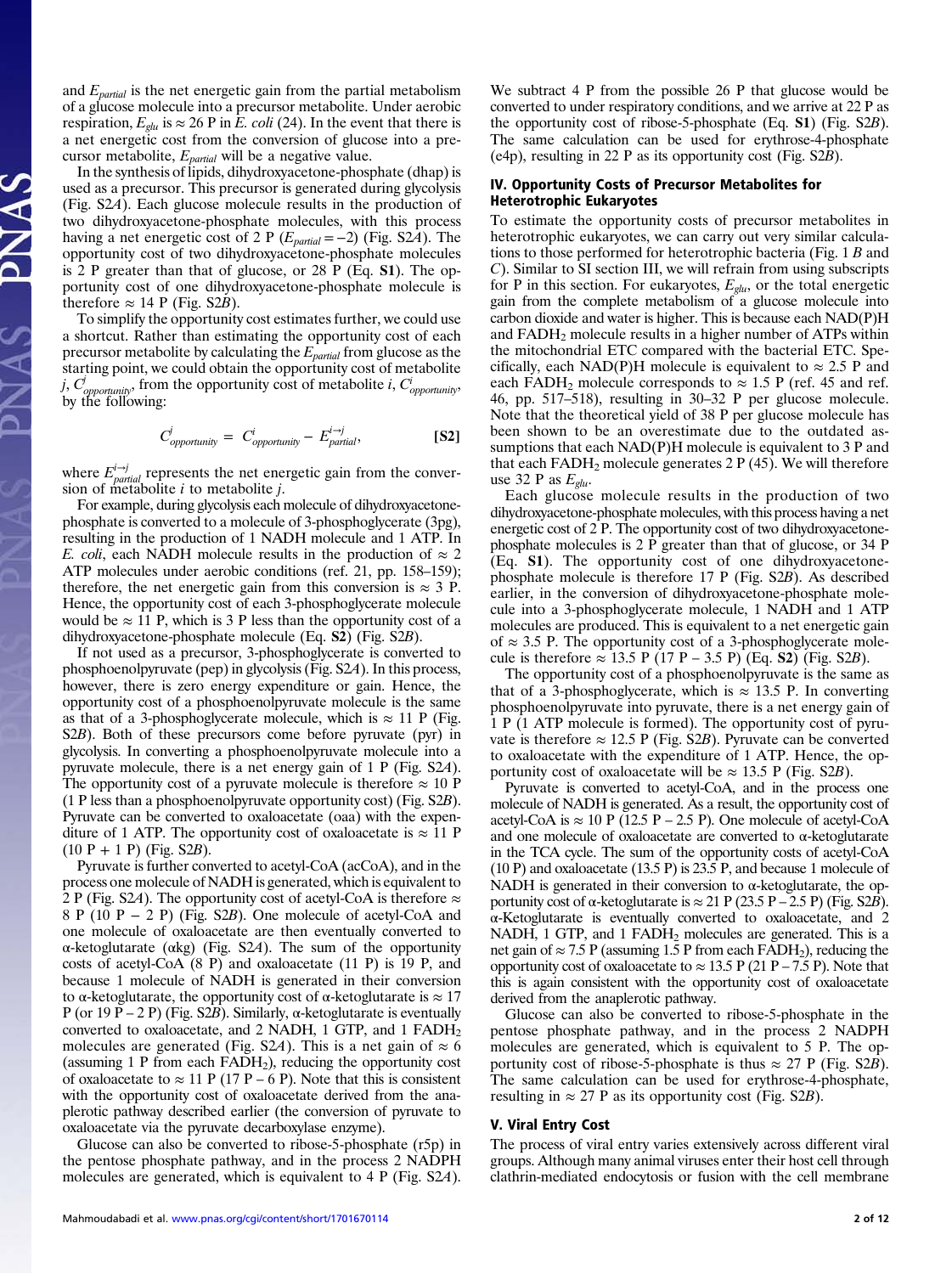(47), most phages inject their genetic material with the capsid remaining outside of the cell. In both cases, however, entry is mediated by the interaction between viral entry proteins and host receptors (47).

For T4, it is the interactions between a minimum of three long tail fibers and cellular receptors that initiates a cascade of conformational changes (48) (Fig. 1, step 1). After this preliminary interaction, the base plate is subsequently brought closer to the cell membrane, allowing the short tail fibers to interact with their host receptors. The tail sheath contracts, resulting in the tail tube puncturing the outer cell membrane (Fig. 1, step 2). Then, conformational changes in gp5 phage protein activate its lysozyme domains, resulting in the digestion of the peptidoglycan layer (Fig. 1, step 2). Effectively, the tail tube passes through the periplasm. At this point, the phage DNA is passed through the inner membrane via the tail tube and is then exposed to the intracellular environment (Fig. 1, step 2). In general, viral entry proceeds through protein conformational changes and does not rely on ATP expenditure (49). In the case of the T5 phage, this point has been explicitly demonstrated (50).

The influenza virus is composed of a capsid that is enveloped by a lipid membrane (Fig. 2). Inside the capsid reside the ribonucleoprotein complexes, which are composed of the segmented viral genome encapsidated by proteins. The viral membrane is decorated with hemagglutinin (HA) proteins, which bind to the host sialic acid receptors, thereby initiating clathrin-mediated endocytosis (Fig. 2, step 1). During endocytosis, a self-assembled protein cage composed of clathrin triskelions forms around the inward budding vesicle. Once the clathrin cage has formed, dynamins perform the last stage of endocytosis (Fig. 2, step 2).

Dynamin is a mechanochemical GTPase that self-assembles into multimeric spirals at the necks of clathrin-coated endocytic vesicles to catalyze membrane fission. The dynamin helix wrapped around the neck of an endocytic vesicle forms a protein– lipid tube with an inner diameter of 20 nm. In the presence of GTP, the dynamin helix undergoes structural changes that result in the reduction of the inner diameter (51). Because the dynamin helix is composed of at least two turns  $(37)$ , each turn is composed of 13 dynamins, and each dynamin consumes 1 GTP, the energy requirement for vesicle fission can be approximated as 30–100  $P_D$  (Fig. 2, step 2).

Once the vesicle is released from the cell membrane, the clathrin cage has to be disassembled. This process requires the expenditure of 3 ATPs per triskelion (52). For a clathrin cage composed of 36 triskelions, this is equivalent to about  $100 P_D$  (Fig. 2, step 3). As the endosome matures, the endosomal lumen becomes more acidic. The influenza virus has exploited this feature for the uncoating of its lipid membrane as well as the disassembly of its capsid. The endosomal pH drop activates the viral transmembrane proton channel, M2. The influx of  $H^+$  ions from the endosome through M2 leads to the dissociation of the viral capsid proteins. The acidic environment also triggers conformational changes that expose the viral HA2 fusion peptide, which subsequently fuses the viral and endosomal membranes (53). These two events together enable the release of the viral ribonucleoprotein complexes into the host's cytoplasm (54). To summarize, the cost of entry for influenza per virion,  $E_{\text{Fnty}}$ , falls within the range of  $10^2$  to  $10^3$  P<sub>D</sub>. It is important to note that, in our estimates, we will generally not include the cost of host protein production, unless a protein is exclusively produced for viral synthesis. For example, the cost of producing the clathrin cage and dynamin proteins are not included due to the fact that these proteins are recycled and produced for the host's own functions.

T4 efficiently exposes its genomic material to the host cytoplasm where it can be readily transcribed and translated. The influenza virus, however, due to the much larger volume and extensive compartmentalization of its eukaryotic host, faces additional obstacles in the way of reaching sites of transcription and translation. We will describe these obstacles in the next section.

# VI. Intracellular Transport Cost

Replication and transcription of the influenza virus occur inside the nucleus. Like other cargo destined toward the nucleus from the plasma membrane, the endosome carrying the influenza virus is transported via the action of the dynein motor proteins along microtubule tracks (Fig. 2, step 4). Unlike the kinesin motor protein, dynein is one that takes variable step sizes along the microtubule. As a result of having a hexameric ring of AAA+ ATPases (similar to Vps4, described later in SI section XI), dynein has multiple ATP binding sites. For the purposes of our estimates, we assume a step size of 8 nm and the expenditure of 1 ATP per step (55). If we assume that the nucleus resides roughly in the center of a cell  $\approx 10 \,\mu m$  in diameter (18), this will require  $\approx 10^3$  dynein steps in carrying the endosome. As a result, the cost of transport for the viral genome from the vicinity of the cell membrane to the nucleus is  $\approx 10^3$  P<sub>D</sub> (Fig. 2, step 4).

The ribonucleoproteins are imported to and exported from the nucleus via nuclear localization signals (Fig. 2, step 5). The nuclear import of influenza ribonucleoproteins has been experimentally demonstrated to be an energy-consuming process (56). To get access to the nucleus, these ribonucleoproteins have to pass through the nuclear pore complex. They do so by binding to importins using nuclear localization signals. Each cargo imported into the nucleus will require the hydrolysis of one GTP. Whether ribonucleoproteins travel in and out of the nucleus separately or together is not definitely known, but there is recent evidence suggesting that the eight ribonucleoproteins travel as one cargo (57). Hence, we estimate that the import of the viral genome will cost 1  $P_D$  per virus.

Once inside the nucleus, the influenza genome is transcribed and replicated, the costs of which will be discussed in later sections. The production of the full ribonucleoprotein complex is a convoluted process, requiring the transcription of the viral genome (Fig. 2, step 6), the nuclear export of the resulting transcripts (Fig. 2, step 5), as well as the translation of viral mRNA transcripts (Fig. 2, steps 7). Once the viral proteins are generated, some proteins travel back into the nucleus to encapsidate the viral −ssRNA genome and form the next generation of ribonucleoprotein complexes (PB1, PB2, NP, and PA proteins) (Fig. 2, steps 5 and 8). Other viral proteins are transported to the cell membrane, and together with ribonucleoprotein complexes, which are destined to the same site, bud off.

Similar to the nuclear entrance, cargo exiting the nucleus must also pay a price. The nuclear export cost through the CRM1 export pathway, which is the one used by influenza, incurs  $1 P<sub>D</sub>$  per cargo, similar to the import pathway (57). Considering that on average 6,000 influenza genomes have to leave the nucleus to eventually give rise to 6,000 influenza virions, we estimate the export of ribonucleoproteins from the nucleus will cost  $\approx 6 \times 10^3$  P<sub>D</sub>. The mechanism and energetics of viral mRNA export from the nucleus are not well understood (58), although there is a growing body of evidence implicating the involvement of the nuclear RNA export factor 1. We suspect the cost of mRNA nuclear export is on par with the cost of ribonucleoprotein nuclear export and estimate the cost of nuclear import and export to be  $\approx 10^4$  P<sub>D</sub>.

Upon exiting the nucleus, ribonucleoproteins have to be transported toward the cell membrane where they can coassemble with other viral proteins and bud off. Their path to the cytoplasm starts at the microtubule organizing center and proceeds via recycling endosomes bound to the RAB-11 GTPase (57). This endocytic transport is powered by kinesin motor proteins trekking along microtubules with a step size of 8 nm and the hydrolysis of 1 ATP per step (59) (Fig. 2, step 9). Assuming the eight ribonucleoproteins travel as one cargo—consistent with the reported typical size of an endosome (200 nm in diameter) (60)—a 5-μm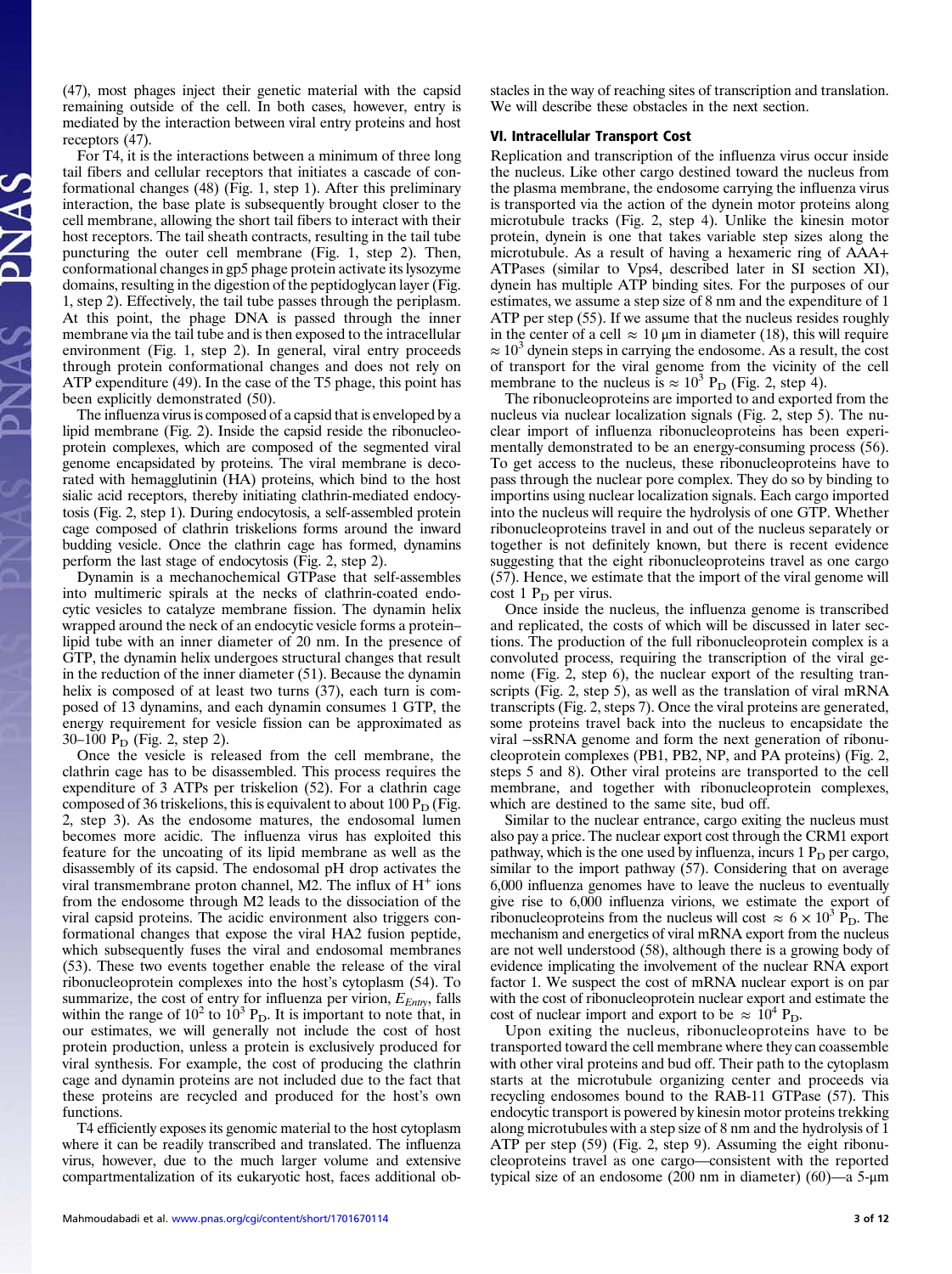transport of 6,000 ribonucleoproteins from the nucleus to the cytoplasm costs  $\approx 3 \times 10^6$  P<sub>D</sub>. Under a similar assumption (i.e., each endosome carries the proteins required to build a single virus), the cost of protein transport to the apical cell surface is similar to the cost of ribonucleoprotein transport. Considering the sum of the costs from nuclear import and export as well as travel along the microtubules, the cost of intracellular transport for an influenza infection,  $E_{Transit/i}$ , can be approximated as 6  $\times$  $10^6$  P<sub>D</sub>.

The cost of GTPases mediating endosome docking and fusion is likely negligible compared with the heavy cost of motor proteins mobilizing the endosomes. This is because, during endosome trafficking, there are far more steps taken by motor proteins than there are endosome fusion or docking events. However, each fusion or docking event incurs a similar cost to a step taken by a motor protein. More detailed estimates of endosomal trafficking are exceedingly difficult due to the unavailability of studies that shed light on (i) the average number of proteins carried per endosome, *(ii)* the average number of GTPases needed per endosome, and (iii) the average length that an endosome travels within the cell, among other topics.

#### VII. Genome Replication Cost

The Direct Cost. Genome replication is a complex phenomenon requiring many different steps, such as the unwinding of the parent helix, RNA primer synthesis, Okazaki fragment ligation, and proofreading. Although there are many facets of genome replication in cells that require energy expenditure, the direct cost of replication lies primarily in the direct synthesis cost of nucleotides from precursor metabolites as well as the polymerization of individual nucleotides. The energetic cost of genome replication for a virus with a dsDNA genome can be approximated as follows:

$$
E_{REP(dsDNA)/\nu} \approx 2L_g(e_d+e_p). \tag{S3}
$$

Here,  $L_g$  corresponds to the genome length and is multiplied by 2 to account for T4's double-stranded genome. The cost of each DNA nucleotide can be stated as the sum of  $e_d$ , which represents the average direct cost of DNA synthesis from precursor metabolites, and  $e_p$ , which denotes the cost of chain elongation per base [equivalent to  $2 P_D (20)$ ] (Fig. 1, step 5). The energetic cost of replicating a −ssRNA genome is similarly as follows:

$$
E_{REP(-ssRNA)/v} \approx 2L_g(e_r+e_p), \qquad \qquad \textbf{[S4]}
$$

where  $e_r$  represents the average direct cost of RNA synthesis from precursor metabolites. The factor of 2 stems from the fact that a −ssRNA has to first be converted to +ssRNA before a second copy of −ssRNA can be synthesized (Fig. 2, step 8).  $e_d$  in the context of bacterial metabolism is equivalent to 11  $P_D$  (Fig. S3A and Dataset S1). The average synthesis cost of an RNA base from a precursor metabolite in the context of eukaryotic metabolism is 10  $P_D$  (Fig. S3B and Dataset S1). With these values in hand, we estimate the direct cost of T4 ( $L_g \approx 2 \times 10^5$ ) and influenza ( $L_g \approx 1 \times 10^4$ ) genome replication to be  $\approx 4 \times 10^6$  P<sub>D</sub> and  $\approx 3 \times 10^5$  P<sub>D</sub>, respectively.

The Opportunity Cost. The opportunity cost of T4 phage replication can be estimated as  $2L_{g}e_{od}$ , where  $e_{od}$  corresponds to the average opportunity cost of a DNA base synthesized in bacteria and is  $\approx$  34 P<sub>O</sub> (Fig. S3A and Dataset S1). Note that  $e_{od}$  represents the sum of the average opportunity cost of precursor metabolites required for DNA synthesis  $(33 P<sub>O</sub>)$  and the average opportunity cost of DNA synthesis from precursor metabolites  $(1 P<sub>O</sub>)$ . Under this estimate, the opportunity cost of genome replication for a T4 phage is  $\approx 1 \times 10^7$  P<sub>O</sub>. Similarly, the opportunity cost of

genome replication for an influenza virus can be estimated as  $2L_{g}e_{or}$ , where  $e_{or}$  refers to the average opportunity cost of an RNA nucleotide synthesized in a eukaryotic organism, which is  $\approx$  39 P<sub>O</sub> (Fig. S3B and Dataset S1). Hence, the opportunity cost of influenza genome replication is  $\approx 8 \times 10^5$  P<sub>O</sub>.

The Total Cost. The total cost of T4 phage replication is the sum of opportunity and direct costs:  $2L_g(e_d + e_p + e_{od})$ . Under this estimate, the cost of genome replication for a T4 phage is  $\approx 2 \times 10^7$  P<sub>T</sub>. The same logic follows for influenza, where the total cost of its genome replication can be estimated as  $2L_g(e_r + e_p + e_{or})$ . Hence, the total cost of influenza genome replication is  $\approx 1 \times 10^6$  P<sub>T</sub>.

The Replication Cost Component of an Infection. Furthermore, the replication cost per infection is the cost of replication for a virus multiplied by its burst size,  $B$ , resulting in the following:

$$
E_{REP/i} \approx BE_{REP/\nu}.\tag{S5}
$$

The direct, opportunity, and total costs of genome replication during a T4 infection with an average burst size of 200 are  $\approx 9 \times 10^8$  $\overline{P_D}$ ,  $\approx 2 \times 10^9$   $\overline{P_O}$ , and  $\approx 3 \times 10^9$   $\overline{P_T}$  (Fig. 1, step 5). The direct, opportunity, and total costs of genome replication during an influenza infection with an average burst size of 6,000 are  $\approx 2 \times 10^9$  $P_D$ ,  $\approx 5 \times 10^9$   $P_O$ , and  $\approx 6 \times 10^9$   $P_T$  (Fig. 2, step 8).

#### VIII. Transcriptional Cost

As in the case of replication, transcription involves various energy-consuming processes, such as transcriptional activation, initiation and termination, as well as proofreading and mRNA splicing. However, the dominant cost in transcription is similar to that in replication, namely, the investment in the synthesis of the nucleotides themselves (20). See Fig. 1 (step 3) and Fig. 2 (step 6).

The Direct Cost. The direct cost of transcription is approximately the following:

$$
E_{TX/\nu} \approx (e_{er} + e_r) \sum_{i=1}^{m} L_{ri} N_{ri},
$$
 [S6]

where  $L_n$  and  $N_n$  represent the length and the copy number of each viral mRNA transcript, respectively. The average direct cost of synthesizing an RNA base from precursor metabolites is denoted as  $e_r$ , which is 10  $P_D$  (Fig. S3 and Dataset S1). The direct cost of polymerizing an RNA base is symbolized by  $e_{er}$ , which is equal to  $2 P_D (20)$ . Because the mRNA copy number for each viral gene is largely an unknown parameter, we approximated the viral genome as one long gene. This allowed us to eliminate the  $L_r$  and  $N_r$  dependence, and replace them with constants,  $l_r$  and  $n_r$ , such that

$$
E_{TX/\nu} \approx (e_{er} + e_r) l_r n_r. \tag{S7}
$$

The constant  $l_r$  corresponds to the length of the mRNA transcript, and thus is equal to the length of the genome. The average copy number of this transcript,  $n_r$ , can be approximated by the observed ratio of 1 mRNA transcript per 1,000 resulting proteins both in prokaryotes (18) as well as in mammalian cells (61). The average protein copy number of a virus,  $n_p$ , can be related to its average transcript number according to  $n_r \approx n_p/1,000$ .

To obtain  $n_p$ , we have used available data on viral protein copy numbers. For a T4 phage, with a total estimated protein count of 5,000 representing 35 structural and 3 lysis genes (Table S1), the average protein copy number per virus is  $\approx$  130. Influenza's total protein count is also  $\approx$  5,000, representing the products of nine proteins (Table S2). This results in an estimate for the average protein copy number for an influenza virus of  $\approx$  550. With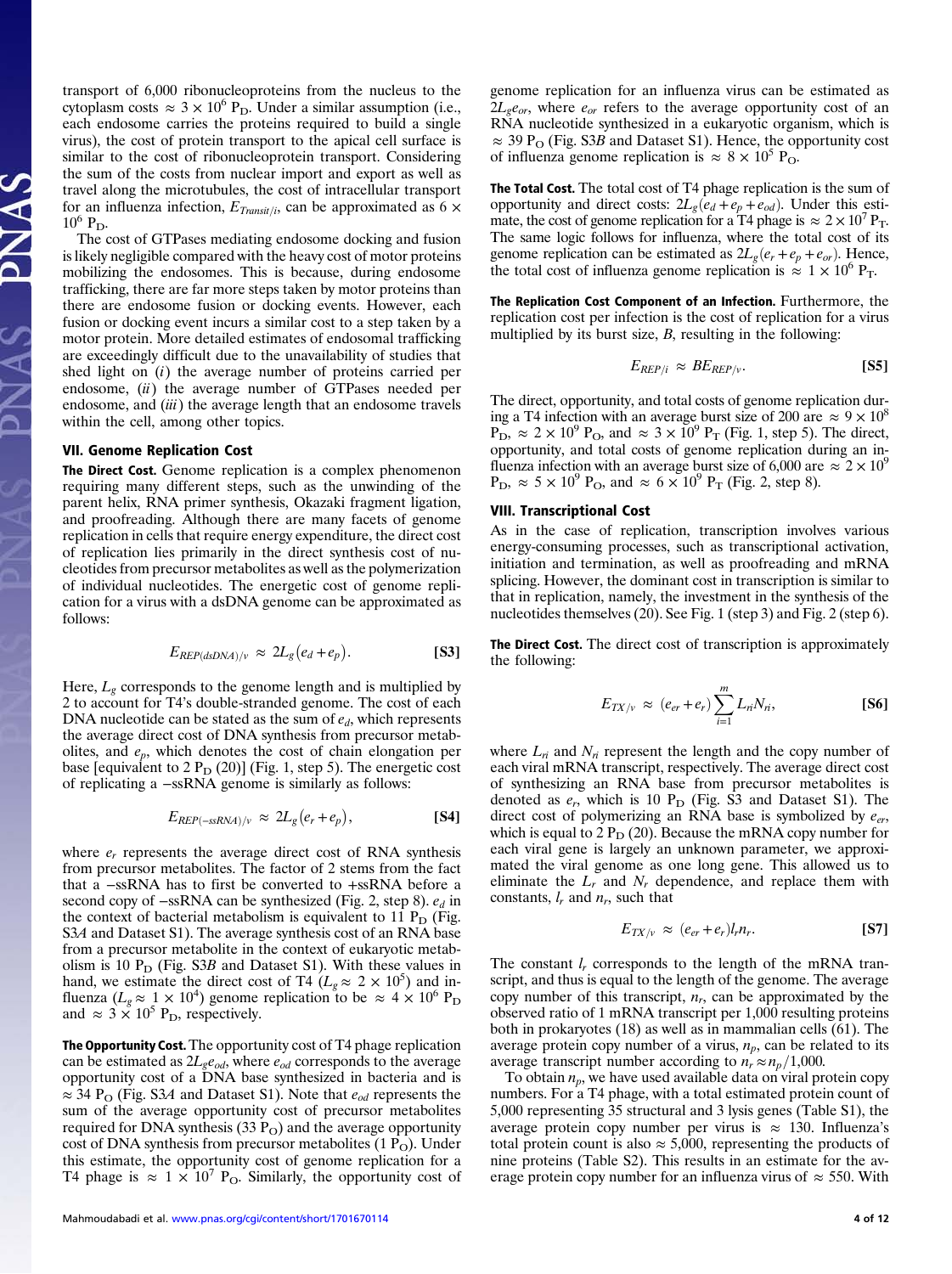these numbers in hand, we estimate  $n_r$  to be  $\approx 0.13$  for a single T4 phage and 0.55 for an influenza virus. We note that, generally, mRNAs are relatively short-lived and each individual mRNA on average produces between 10 and 100 proteins. However, the pool of such proteins is then used to synthesize all of the virus particles that make up a given burst.

Although it is sufficient to consider only the synthesis and polymerization costs of nucleotides in the direct cost estimates for genome replication, the transcriptional cost should additionally encompass the cost of mRNA repolymerization (20). This is because mRNA transcripts have a short life span and must be regenerated throughout the duration of the infection. This cost is perhaps more prominent in bacteria where the lifetime of a transcript is about 3 min (18), whereas the lifetime of a mammalian cellular transcript is  $\approx 10$  h (18), and therefore comparable to the lifetime of the influenza infection itself. The first step in calculating the mRNA repolymerization cost is to multiply the lifetime of the infection,  $t$ , by the mRNA degradation rate,  $\delta_r$ .

The second step is to take into account the average transcript copy number and its length to determine the number of RNA bases that have to be repolymerized during the course of an infection. Effectively, the assumption is that the RNA nucleotides are only being repolymerized, not resynthesized. The repolymerization cost of transcription can be stated as the number of nucleotides to be repolymerized,  $l_r n_r \delta_r t$ , multiplied by  $e_{er}$ . The direct cost of transcription per virus can then be revised as such:

$$
E_{TX/\nu} \approx l_r n_r (e_r + e_{er} \delta_r t). \tag{S8}
$$

The lifetime of a T4 infection is  $\approx 30$  min (62), and the lifetime of an influenza infection is roughly 12 h (14). With these parameters in hand, the direct cost of transcription (per virus) for T4 and influenza are  $\approx 7 \times 10^5$  P<sub>D</sub> and  $\approx 7 \times 10^4$  P<sub>D</sub>, respectively (Table 1).

The Opportunity Cost. The opportunity cost of transcription can be obtained by  $l_r n_r e_{or}$ , where  $e_{or}$  represents the opportunity cost of an RNA nucleotide.  $e_{or}$  is  $\approx$  31 P<sub>O</sub> in bacteria and 39 P<sub>O</sub> in eukaryotes (Dataset S1 and Fig. S3). Note that, in this expression, we do not account for repolymerization events as RNA nucleotides are assumed to be recycled rather than resynthesized. The opportunity costs of transcription for a single T4 phage and an influenza virus are thus  $\approx 7 \times 10^5$  P<sub>O</sub> and  $\approx 2 \times 10^5$  P<sub>O</sub>, respectively.

The Total Cost. The total cost of transcription can be obtained by  $l_r n_r (e_{or} + e_r + e_{er} \delta_r t)$ , which represents the sum of opportunity and direct costs of transcription. According to this estimate, the total costs of transcription for a single T4 phage and an influenza virus are  $\approx 1 \times 10^6 \text{ P}_{\text{T}}$  and  $\approx 3 \times 10^5 \text{ P}_{\text{T}}$ , respectively (Table 1).

The Transcriptional Cost of an Infection. The transcriptional cost of an infection is the transcriptional cost of a virus multiplied by its burst size, namely, the following:

$$
E_{TX/i} \approx BE_{TX/\nu}.\tag{S9}
$$

For T4 with an average burst size of 200 and for influenza with an average burst size of 6,000, the direct cost of transcription at the level of an infection is  $\approx 1 \times 10^8$  P<sub>D</sub> (Fig. 1, step 3) and  $\approx 4 \times 10^8$  $P<sub>D</sub>$ , respectively (Fig. 2, step 6). The opportunity cost of transcription for these two infections are  $\approx 1 \times 10^8$  P<sub>O</sub> (T4) and  $\approx 1 \times 10^9$  P<sub>O</sub> (influenza).

Their total costs are  $\approx 3 \times 10^8$  P<sub>T</sub> (T4, Fig. 1, step 3) and  $\approx 2 \times 10^9$  $P_T$  (influenza, Fig. 2, step 6) (Table 1).

#### IX. Translational Cost

There are important biosynthetic costs associated with proteins just as there are with nucleic acids. Here, we attempt to capture the most significant costs in the protein synthesis pathway while making some simplifying assumptions that neglect substantially smaller cost components such as the costs of translational initiation and termination and posttranslational modifications (20). The estimate for translational cost follows the same rationale as the cost calculation for transcription.

The Direct Cost. The direct cost of translating the viral proteome can be estimated as follows:

$$
E_{TL/v} \approx (e_a + e_{ea}) \sum_{j=1}^{k} L_{pj} N_{pj}.
$$
 [S10]

Here, we have multiplied the total number of amino acids by the per-amino acid costs of synthesis from precursor metabolites,  $e_a$ , and polymerization,  $e_{ea}$ . The arrays  $L_p$  and  $N_p$  hold values for the length of each protein and its copy number per virus, respectively (Tables S1 and S2). We show that  $\sum_{j=1}^{k} L_{pj} N_{pj}$  for the influenza virus and the T4 phage are about 1.7 and 1.2 million amino acids, respectively (Tables S1 and S2). In both bacteria and eukaryotes,  $e_a$ , is on average equal to 2 P<sub>D</sub> (Fig. S3 and Dataset S1) and  $e_{ea}$  is  $4 P<sub>D</sub>$  (25). Due to the relatively slow protein degradation rates for bacteria  $(0.4/h)$  and human cells  $(0.08/h)$   $(20, 26)$  compared with infection lifetimes, we have neglected costs associated with this process. Using this information, the direct cost of translation for a T4 phage and an influenza virus are  $\approx 7 \times 10^6$  P<sub>D</sub> and  $\approx 1 \times 10^7$  $P_D$ , respectively (Table 1). This finding stems mainly from the fact that both viruses are based on  $\approx 10^6$  aa.

**The Opportunity Cost.** The opportunity cost of viral translation is approximately  $e_{oa} \sum_{j=1}^{k} L_{pj} N_{pj}$ , where  $e_{oa}$  denotes the average opportunity cost of an amino acid and corresponds to  $25 \text{ P}_\text{O}$  in bacteria and 30  $P<sub>O</sub>$  in eukaryotes (Fig. S3 and Dataset S1). The opportunity cost of viral translation for a T4 phage and an influenza virus are therefore  $\approx 3 \times 10^7$  P<sub>O</sub> and  $\approx 5 \times 10^7$  P<sub>O</sub>, respectively.

The Total Cost. The total cost of viral translation is the sum of direct and opportunity costs of translation. The total cost of viral translation for a T4 phage and an influenza virus are therefore  $\approx 4 \times 10^7$  P<sub>T</sub> and  $\approx 6 \times 10^7$  P<sub>T</sub>, respectively (Table 1).

The Translational Cost Component of an Infection. The translational cost of an infection is simply the cost of translation per virion multiplied by its burst size, namely, the following:

$$
E_{TL/i} \approx BE_{TL/v}.\tag{S11}
$$

The direct, opportunity, and total translational costs for a T4 infection with a burst size of 200 are  $\approx 1 \times 10^9$  P<sub>D</sub>, 6  $\times$  $10^9$  P<sub>O</sub>, and  $8 \times 10^9$  P<sub>T</sub> (Fig. 1, step 4). For an influenza infection with a burst size of 6,000, these costs are  $\approx 6 \times 10^{10}$  P<sub>D</sub>,  $3 \times 10^{11}$  $P_{\text{O}}$ , and  $4 \times 10^{11} P_{\text{T}}$  (Fig. 2, step 7) (Table 1).

Protein Folding and Quality Control. Just as in any other biological process, protein folding is subject to errors. To correct for such errors and prevent the aggregation of misfolded proteins, cells from all three domains of life have evolved elaborate mechanisms for the detection of misfolded proteins. Through various ATP-dependent (e.g., Hsp90, Hsp70, and Hsp60) and ATP-independent processes, a triage is carried out in which some proteins are refolded and others are degraded (63–65). From an energetic standpoint, protein quality control mechanisms are likely to cost substantially less than the cost of translation. As shown above, a protein with an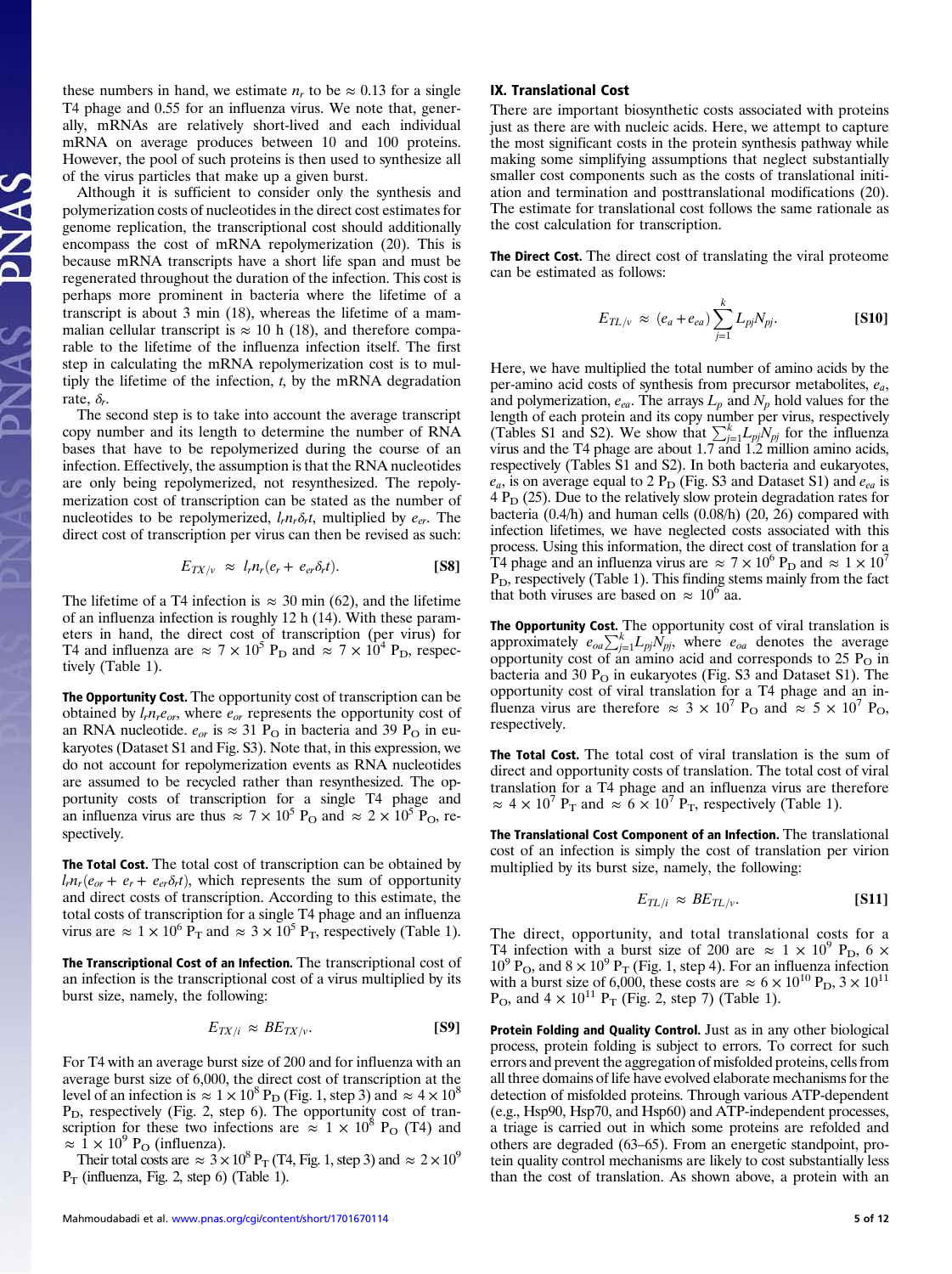average length of 300 aa (26) will have a direct translational cost of 1,800  $P_D$  and a total cost of 9,300  $P_T$  in bacteria and 10,800  $P_T$ in eukaryotes, respectively. On the other hand, the energetic cost of various protein quality control pathways can range from a few ATPs (66) to a few hundred ATPs per protein (67), which is required for protein degradation. Thus, it is likely that protein quality control will be a fractional cost compared with the translational cost of a protein. A similar conclusion was drawn in the context of cellular protein cost (20). Because we were unable to ascertain the fraction of viral proteins that may be degraded, and because different proteins require different quality control pathways (68), any more detailed estimates are difficult to make. Future experimental studies would be needed to determine any substantial costs incurred by protein quality control or translation at large that may be missing from our estimates.

Another very interesting experimental avenue would be to explore the consequences of the quality control mechanisms as they are being partially recruited toward maintaining the viral proteome. Particularly in the context of a host cell that survives the infection, how the cell responds to the additional burden from viral protein production and maintenance would be a fascinating topic of study. Constructed from roughly 5,000 proteins (Table S2), and with an average burst size of about 6,000, the influenza infection will produce about  $3 \times 10^7$  viral proteins. Considering that a human cell will harbor more than  $10^9$  proteins (69), we would expect the extra load from viral proteins on the quality control machinery to be minimal. For a T4 phage, composed of roughly 5,000 proteins (Table S1) and with a burst size of roughly 200, the total number of viral proteins during an infection would be  $\approx 10^6$ . This is comparable to the number of bacterial proteins, which is estimated to be  $10^6$  per cubic micrometer (70), or the approximate volume of an E. coli cell. Hence, in the case of a T4 infection, the viral quality control pathways are likely to more heavily affected than in the case of an influenza infection.

# X. Assembly and Genome Packaging Cost

Upon translation, the influenza viral proteins and ribonucleoproteins travel toward the cell membrane via Rab-bound endosomes that are carried by kinesins on microtubules. Interactions of the matrix protein M1 with ribonucleoproteins and the viral transmembrane proteins, namely HA, NA, and M2, result in the assembly of the influenza virus (71). Although the kinetics of the assembly steps remains to be delineated, influenza virus assembly and genome packaging are not regarded as energy-consuming processes. In general, virus assembly is described as an energetically favorable process, typically driven by the burial of hydrophobic surfaces (72, 73), and therefore independent of host energy expenditure. As an example, the assembly of hepatitis B virus is shown to occur spontaneously through weak protein– protein interactions (74).

Although the assembly of the T4 capsid is spontaneous, the packaging of the genome inside the capsid is not (Fig. 1, step 7). The cost of genome packaging for a T4 phage is as follows:

$$
E_{Pack/v} = e_p L_g, \tag{S12}
$$

where the cost to package a base pair,  $e_p$ , is 2  $P_D$  (75). For the 169-kb genome of T4, this cost is as follows:  $\approx 3 \times 10^5$  P<sub>D</sub>.

The packaging cost of a T4 infection is simply the cost of packaging for a single T4 phage multiplied by the T4 burst size:

$$
E_{Pack/i} = BE_{Pack/v}.\tag{S13}
$$

For T4, with a burst size of 200, the contribution of packaging to the total cost of infection is  $\approx 7 \times 10^7$  P<sub>D</sub> (Fig. 1, step 7) (Table 1).

### XI. Viral Exit Cost

Viruses use two primary exit strategies. Generally, enveloped viruses such as influenza and HIV bud off from the host membrane. Phages, on the other hand, generally lyse their host cells. For T4, the cost of exit is primarily the production cost of proteins that together break down the cell wall. We have already included the cost of lysis proteins in our translational cost estimates. The lysis proteins include holin, endolysin, and spanin proteins. The holins create holes in the host inner membrane, enabling the endolysins to reach the peptidoglycan layer. The spanins fuse the inner and the outer membrane as a requirement for lysis of Gram-negative bacteria (Fig. 1, step 9, only holins and endolysins are shown). Considering that T4 holin, endolysin, and spanin proteins are 218, 164, and 216 aa in length, respectively, and each has a copy number of about 4,000 per infection (or  $\approx 20$  per virus considering a burst size of 200) (76), the contribution of lysis proteins to the translational cost of an infection is negligible.

In the case of influenza, the exocytosis of virions is energyconsuming. However, the exact mechanism remains a mystery, with influenza M2 protein so far serving as the most likely agent for mediating exocytosis  $(77)$ . Three separate costs exist:  $(i)$  the cost to locally bend the membrane outward,  $(ii)$  the cost to scisse the budding virion from the cell membrane, and  $(iii)$  the cost of the cellular membrane that becomes part of the viral membrane (Fig. 2, step 10). The cost to bend the membrane into the shape of a sphere of any size, is equivalent to 25  $P_D$  (25). One way to estimate the cost of scission is to assume that it incurs a comparable cost to the HIV scission process, which, similar to several other enveloped viruses, is mediated through the ESCRT-III (endosomal sorting complexes required for transport) assembly. ESCRT-III complex self-assembles into filaments around the neck of a budding vesicle (similar to dynamin), and its disassembly requires the expenditure of  $6 P<sub>D</sub>$  via the Vps4 ATPase (78). The sum of these two costs results in the use of 31  $P_D$  as one influenza virus leaves the cell. Because 6,000 virions exit the cell on average, exocytosis costs  $\approx 2 \times 10^5$  P<sub>D</sub>.

An alternative, order-of-magnitude estimate could be made with the assumption that the cost of membrane scission during endocytosis equals the cost of membrane scission during exocytosis. In estimating the influenza entry cost, we showed that the cost of membrane scission during influenza endocytosis via the dynamin polymer is  $\approx 30 \text{ P}_{\text{D}}$ . Together with the cost of membrane bending,  $\approx 25 \text{ P_D}$ , this exit estimate is slightly higher (55)  $P_D$  per virus) than the previous (31  $P_D$  per virus). Under this estimate, the cost of exocytosis for all 6,000 influenza virions amounts to  $\approx 3 \times 10^5$  P<sub>D</sub>.

The primary cost of viral exit for influenza, however, is the cost of lipids that are taken from the host cell to form the viral membrane. The cost of lipids per virus can be estimated by the number of lipid molecules needed per virion multiplied by the cost of a lipid molecule,  $e_i$ :

$$
E_{Exit/v} = \frac{8\pi r^2}{s} e_l.
$$
 [S14]

In Eq. S14, the numerator represents twice the viral surface area (accounting for the bilayer) and the denominator, s, denotes the surface area of a lipid head group, which is  $\approx 0.5$  nm<sup>2</sup> (26, 79). With an average radius of 50 nm, the influenza virus is composed of  $\approx 1 \times 10^5$  lipid molecules. The direct, opportunity, and total costs of a lipid molecule in a eukaryotic cell are  $18 \text{ P_D}$ ,  $264 \text{ P_O}$ , and 282  $P_T$ , respectively (Dataset S1 and Fig. S3B). As a result, the direct, opportunity, and total costs of lipids per influenza virus are  $2 \times 10^6$  P<sub>D</sub>,  $3 \times 10^7$  P<sub>O</sub>, and  $4 \times 10^7$  P<sub>T</sub>, respectively. The exit costs of an influenza infection can be derived by the following: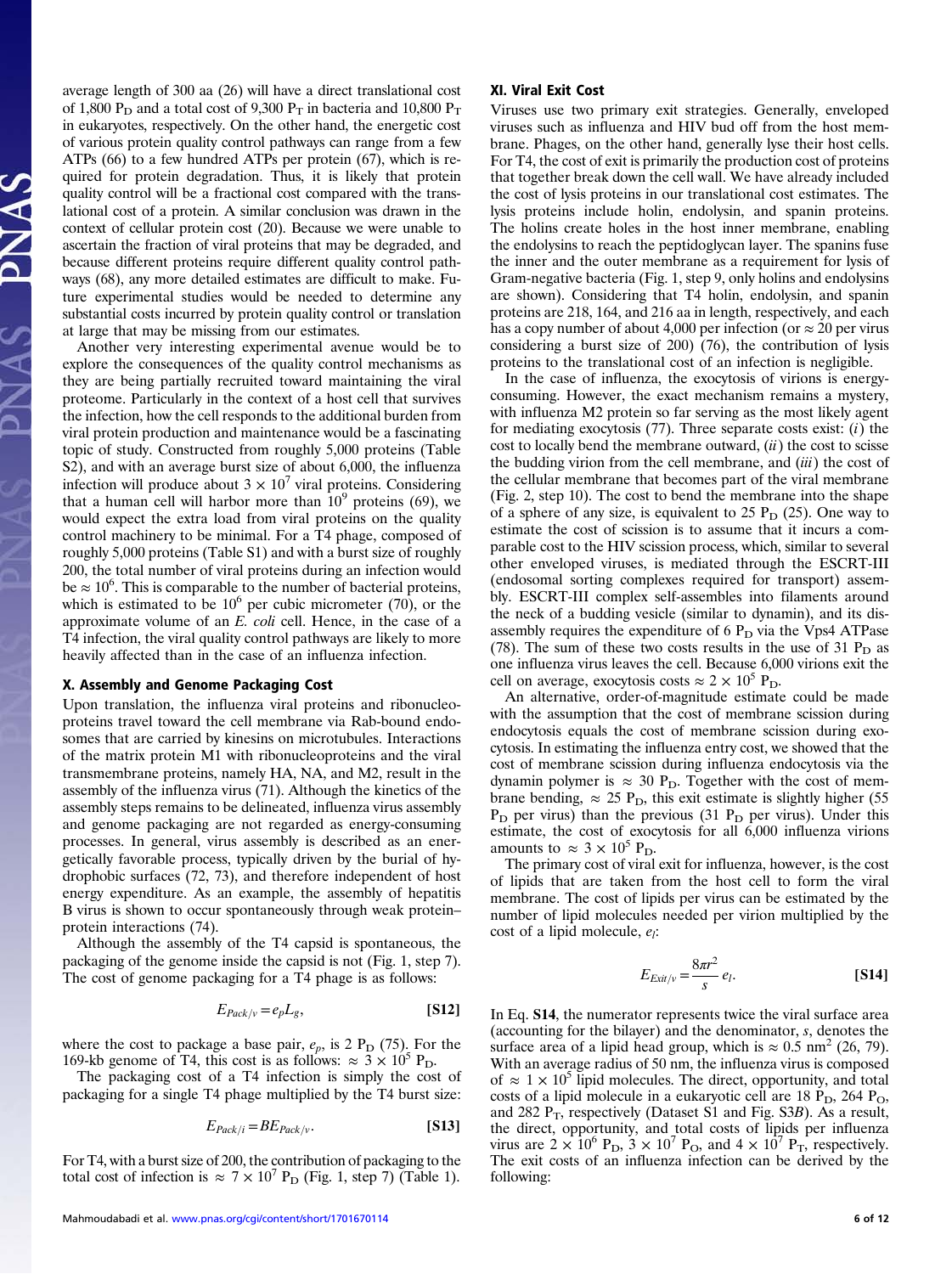$$
E_{Exit/i} = BE_{Exit/v},
$$
 [S15]

and are  $\approx 1 \times 10^{10}$  P<sub>D</sub>,  $2 \times 10^{11}$  P<sub>O</sub>, and  $2 \times 10^{11}$  P<sub>T</sub> for an infection with a burst size of 6,000 (Table 1).

# XII. Estimating the Total Host Energy Budget from Growth Experiments in Chemostats

The total basal and growth metabolic requirements of various organisms have been shown to correlate with the cellular volume (20). We have used Eqs. S16–S18 presented by Lynch and Marinov (20) to estimate the energetic budget of hosts considered in this study. Basal metabolic requirement of a cell scales with the cell volume according to the following:

$$
E_M \approx 0.39 V^{0.88}, \tag{S16}
$$

where  $V$ , represents the cell volume in units of cubic micrometers, and  $E_M$  is in the units of 10<sup>9</sup> ATP per cell per hour. The growth metabolic requirement of a cell similarly scales with the cell volume according to the following:

$$
E_G \approx 27V^{0.97},\tag{S17}
$$

where  $E_G$  is in the units of 10<sup>9</sup> ATP per cell. The total energy requirement of a cell is simply the sum of the basal and growth energy requirements,

$$
E_T = E_G + tE_M, \tag{S18}
$$

where  $t$  is the cell division time in the units of hours.

For a bacterial cell with a volume of  $1 \mu m^3$ , the maintenance metabolic cost is  $\approx 10^8$  P<sub>T</sub> in the duration of a T4 phage infection that lasts about 30 min. A mammalian cell, on the other hand, with a characteristic volume of 2,000  $\mu$ m<sup>3</sup>, has a basal metabolic cost of  $\approx 10^{12}$  P<sub>T</sub> over the course of a 12-h influenza infection. The total energetic cost of a cell should also encompass the cost of cellular growth. Hence, the total energetic cost of a bacterium and a mammalian cell with the dimensions highlighted above are  $\approx 3 \times 10^{10}$  P<sub>T</sub> and  $\approx 5 \times 10^{13}$  P<sub>T</sub>, respectively, during the course of their viral infection. The correlation between cellular volume and metabolic capacity is supported by the observation that larger E. coli cells produce higher T4 burst sizes (80).

# XIII. The Heat Production and Power Consumption of a Viral Infection

In our estimates for heat production and power consumption of a viral infection, we will not consider the total cost of an infection as it contains the opportunity costs; by definition, these opportunity costs do not represent direct use of ATP (and ATP-equivalent) molecules; rather, they represent the ATP (and ATP-equivalent) molecules that could have been generated in the absence of a viral infection (SI section II). For these estimates, we will rely on the direct costs.

To estimate the amount of heat that is generated due to a viral infection, we have to consider the inefficiency of aerobic metabolism. The burning of glucose results in the production of  $\approx$  2,800 kJ/mol of heat (81). The same reaction takes place inside our cells, with the difference being that cells are capable of harnessing a fraction of the free energy that would otherwise be liberated as heat. When glucose is aerobically metabolized into water and carbon dioxide, a fraction of the free energy is used to convert ADP into ATP, whereas the remaining free energy is dissipated as heat. By assuming physiological conditions, the freeenergy change of ATP hydrolysis can be approximated as −50 kJ/mol (16). In bacterial metabolism, 26 ATPs are generated from each glucose molecule; hence the free energy captured by the conversion

of ADP into ATP is approximately −1,300 kJ/mol of glucose. As a result, in this simple estimate, we consider that about 50% of the energy from the aerobic metabolism of glucose is dissipated as heat:  $(1 – (1,300 \text{ kJ/mol}/2,800 \text{ kJ/mol})) \times 100\%$ . For eukaryotic cells, with 32 ATPs generated per glucose molecule, about 40% of the energy stored in glucose is dissipated as heat.

The T4 infection has a direct cost of  $3 \times 10^9$  P<sub>D</sub> (Table 1). Because each glucose molecule results in 26 ATPs in the bacterial metabolism, T4 infection's direct cost would require the complete metabolism of  $10<sup>8</sup>$  glucose molecules. The influenza infection's direct cost is about an order of magnitude higher than that of T4 (Table 1) and is equivalent to the aerobic metabolism of  $\approx 10^9$ glucose molecules. Based on the number of glucose molecules required to cover the direct costs of each infection, the free energy stored in glucose (−2,800 kJ/mol), and the percentage of the energy released as heat during the aerobic metabolism of glucose  $(\approx 40-50\%)$ , we can conclude that the heat generated during T4 and influenza infections are  $\approx 0.2$  and 2 nJ, respectively.

In half an hour, the T4 infection results in the hydrolysis of ATPequivalent molecules at an average rate of  $2 \times 10^6$  P<sub>D</sub> per second. In half a day, an influenza infection also has an average ATP-hydrolysis rate of  $2 \times 10^6$  P<sub>D</sub> per second. Put in terms of the more familiar units of watts (by assuming  $-50$  kJ/mol of free energy change per  $P_D$ ), the power of both viral infections is on the order of 200 fW.

# XIV. Generalizing Viral Energetics for dsDNA Phages

Fig. 5A shows how we can generalize the estimates presented here by thinking of dsDNA phages as approximately spherical objects with an outer layer of thickness,  $t$ . In this model, the inner volume of a virus containing the viral genome is given by  $4\pi r^3/3$ , which can be used to estimate the viral genome length (28). The total cost of genome replication for a dsDNA genome can be obtained from Eq. S3 (Fig. 4). However, instead of using the viral genome length directly, we can divide the capsid inner volume by the volume of a base pair,  $v_d$  ( $\approx$  1 nm<sup>3</sup>) (26):

$$
E_{REP(dsDNA)/v} \approx \frac{4\pi r^3}{3v_d} \left( e_d + e_p + e_{od} \right). \tag{S19}
$$

Because for many dsDNA phages only about one-half of the capsid is filled with the viral genome (28), the cost of a DNA base was not multiplied by a factor of 2 (even though the genome is double stranded) as the two multipliers cancel each other out. The direct cost of replication can be obtained similarly by the exclusion of the opportunity cost of a DNA base or  $e_{od}$  (in bacteria) from Eq. **S19**. Moreover, the translational cost of a virus can be obtained from a modification of  $(e_a + e_{ea} + e_{oa})\sum_{j=1}^k L_{pj}N_{pj}$ , derived previously (SI section IX). The total cost of viral translation,

$$
E_{TL/v} \approx \frac{4\pi (R^3 - r^3)}{3v_a} (e_a + e_{ea} + e_{oa}),
$$
 [S20]

can be obtained from multiplying the total number of amino acids by the total cost of an amino acid. The number of amino acids is estimated by dividing the outer capsid volume (denoted by the shaded blue region in Fig. 5A),  $4\pi (R^3 - r^3)/3$ , by the volume of an amino acid,  $v_a$ , which can be approximate as 0.1 nm<sup>3</sup> (82). This expression can be further simplified by replacing the outer radius,  $\hat{R}$ , with  $r + t$  (Fig. 4):

$$
E_{TL/v} \approx \frac{4\pi ((r+t)^3 - r^3)}{3v_a} (e_a + e_{ea} + e_{oa}) \approx \frac{4\pi r^2 t}{v_a} (e_a + e_{ea} + e_{oa}).
$$
\n[S21]

The direct translation cost of a virus can be similarly obtained from Eq. S21 by excluding the average opportunity cost of an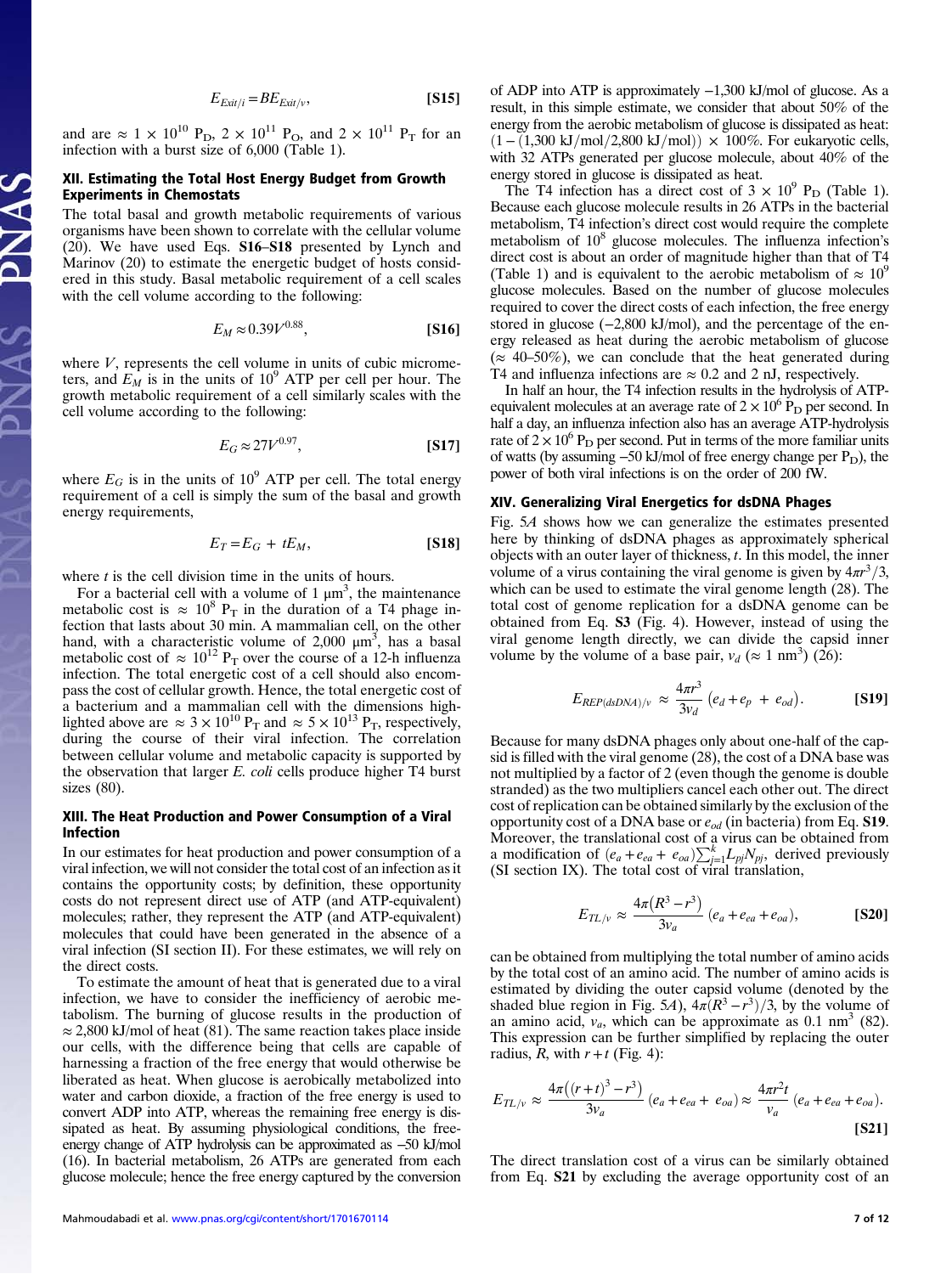amino acid,  $e_{oa}$ . The critical radius,  $r_{crit}$ , at which translation and replication will have equal cost can be obtained by setting Eqs. S19 and S21 equal and solving for r (Fig. 4). Because capsid shell thickness is relatively conserved across icosahedral viruses studied to date, it can be treated as a constant equal to 3 nm (83). The critical radius for total cost estimates,  $r_{crit-Tot}$ , is 59 nm. For the direct cost estimates, the critical radius,  $r_{crit-Dir}$ , is 42 nm (Fig. 4).

#### XV. Discussion

In addition to the energetics of viral synthesis, another burstlimiting metric to consider is a volumetric one, namely the fraction of the host volume occupied by viruses during an infection. Taking influenza and T4 as our representative viruses, it is clear that they both occupy a relatively small percentage of the total host volume (84). A T4 infection takes up less than 5% of its host's total volume. An influenza infection takes up even less space ( $\approx 0.2\%$  of its host volume). These estimates suggest that  $(i)$  for T4, the energy requirement is more likely a burst-limiting factor than the volumetric requirement, and  $(ii)$  for influenza, neither energetic nor volumetric factors seem to be limiting the burst size.

We have already considered possible causes for the inefficiencies of an influenza infection, which have experimentally been shown to result in only 1 infectious virus out of every 10 produced (40). Accounting for this inefficiency boosts the total cost of an influenza infection to  $\approx 10\%$  of its host's. A second consideration that could explain the relatively low energy uptake of an influenza infection is the growth state of its host cell. Our current estimate assumes that the host cell is under maximal growth conditions. When the host cell is not dividing, however, its energy supply could be as low as  $10^{12}$  P<sub>T</sub> (estimated for a 12-h infection period; SI section VIII). In considering both the 10% infection efficiency and assuming a slow-growing host cell, the influenza infection's total cost could also be a significant fraction of its host's total cost.

A final consideration is that implicit in our original question is the assumption that all viruses must conform to producing the maximum burst size allowed by their host energetic supply. This assumption, although it appears compatible with our findings for phages, may simply not be true for viruses such as influenza. It may be that a eukaryotic virus within a multicellular setting has an entirely different growth strategy than a prokaryotic virus infecting a single-celled organism. The influenza virus burst size is not only under selection pressure within its host cell but also within the multicellular organism that serves as its secondary host.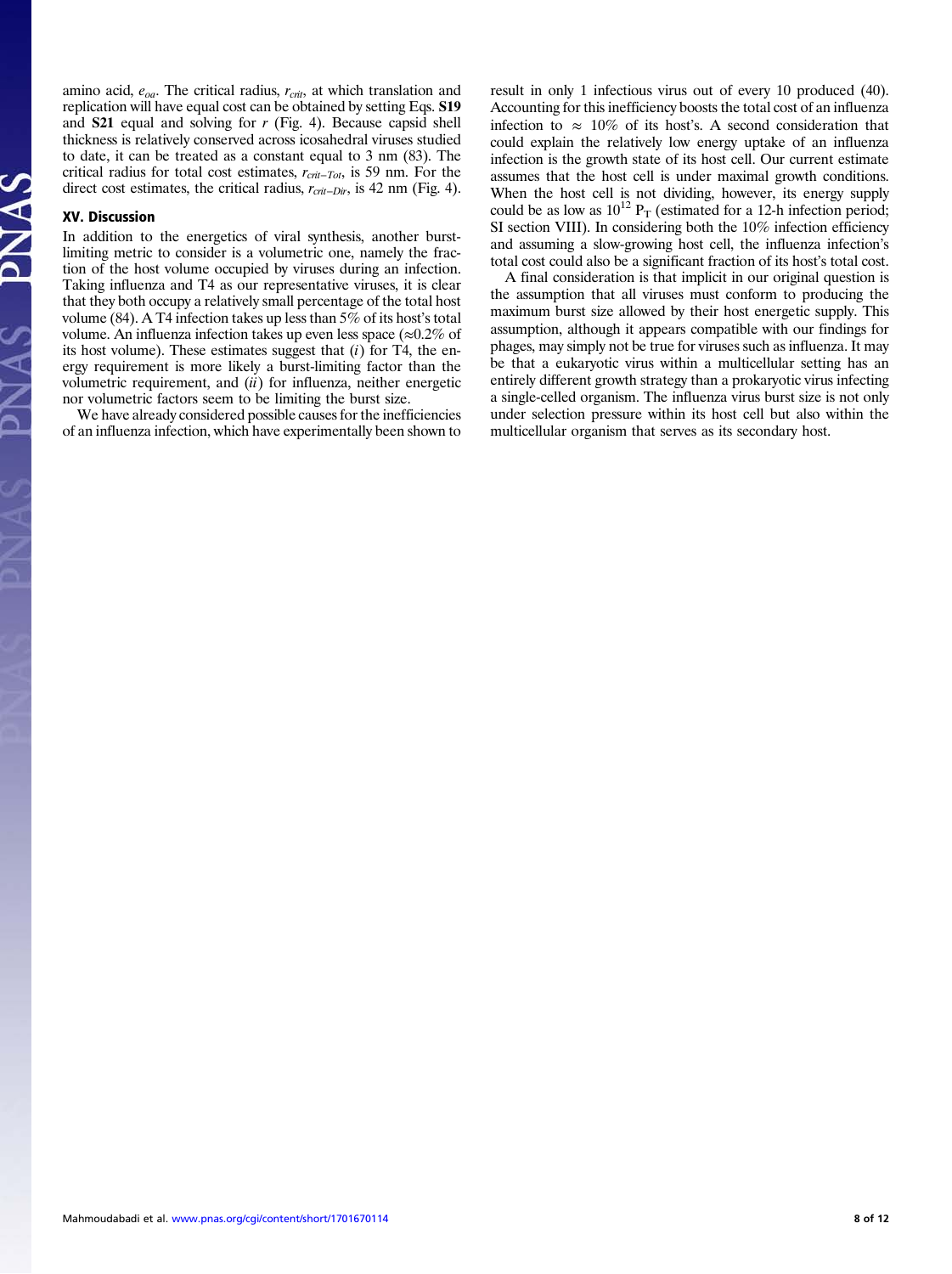

Fig. S1. Defining the opportunity and the direct costs of monomeric building blocks. During aerobic conditions, glucose is converted to precursor metabolites and eventually results in the production of 26 ATPs (in bacteria) when fully metabolized into water and carbon dioxide. If a precursor metabolite is instead channeled toward the synthesis of building blocks (step 2 and 3), the number of ATPs that could have been generated from its full metabolism minus the number of ATPs that have already been generated from its partial metabolism serves as its opportunity cost (step 1). The synthesis of building blocks from precursor metabolites incurs both opportunity (step 2) and direct (step 3) costs. The creation of macromolecular structures such as proteins from building blocks invokes postsynthesis costs such as the cost of polymerization (step 4). Direct costs are denoted in shades of orange, and opportunity costs are denoted in shades of green. The direct costs of a building block can be attained by the sum of steps 3 and 4, whereas the opportunity costs of a building block is the sum of steps 1 and 2. The total cost of a building block is the sum of steps 1–4.



Fig. S2. The metabolic pathways and opportunity cost associated with each precursor metabolites. (A) Metabolic pathways and precursor metabolites involved in the synthesis of building blocks. Metabolites that do not serve as precursors are denoted as gray circles. The energetic gain or loss from the conversion of one precursor metabolite to another is depicted (the energetic loss is denoted by a negative sign). The asterisk signifies that, from dhap onward, two molecules of each precursor metabolite are generated; however, the energetic gains or losses are reported on a per-molecule basis. (B) The opportunity cost of each precursor metabolite in the context of bacterial and eukaryotic aerobic metabolism (using glucose as the sole carbon source) in units of P<sub>O</sub>. See SI sections II–IV for a full description of these opportunity cost estimates.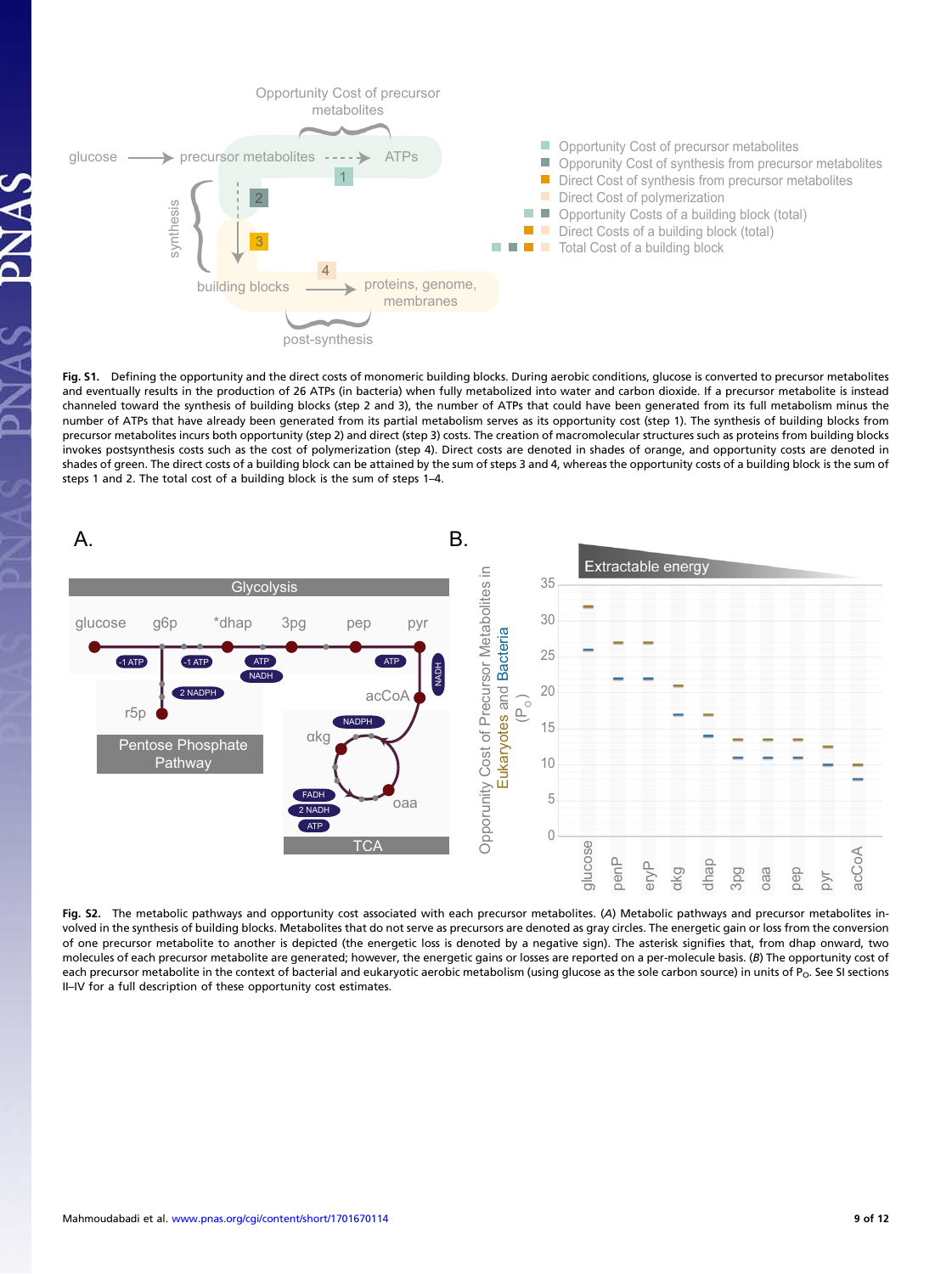A.

 $\Delta$ 





Fig. S3. The breakdown of direct and opportunity costs associated with amino acids, DNA, RNA, and lipids in the context of (A) bacterial and (B) eukaryotic metabolism. Average cost values are reported in the table above the chart. See Dataset S1 for a detailed derivation of these costs.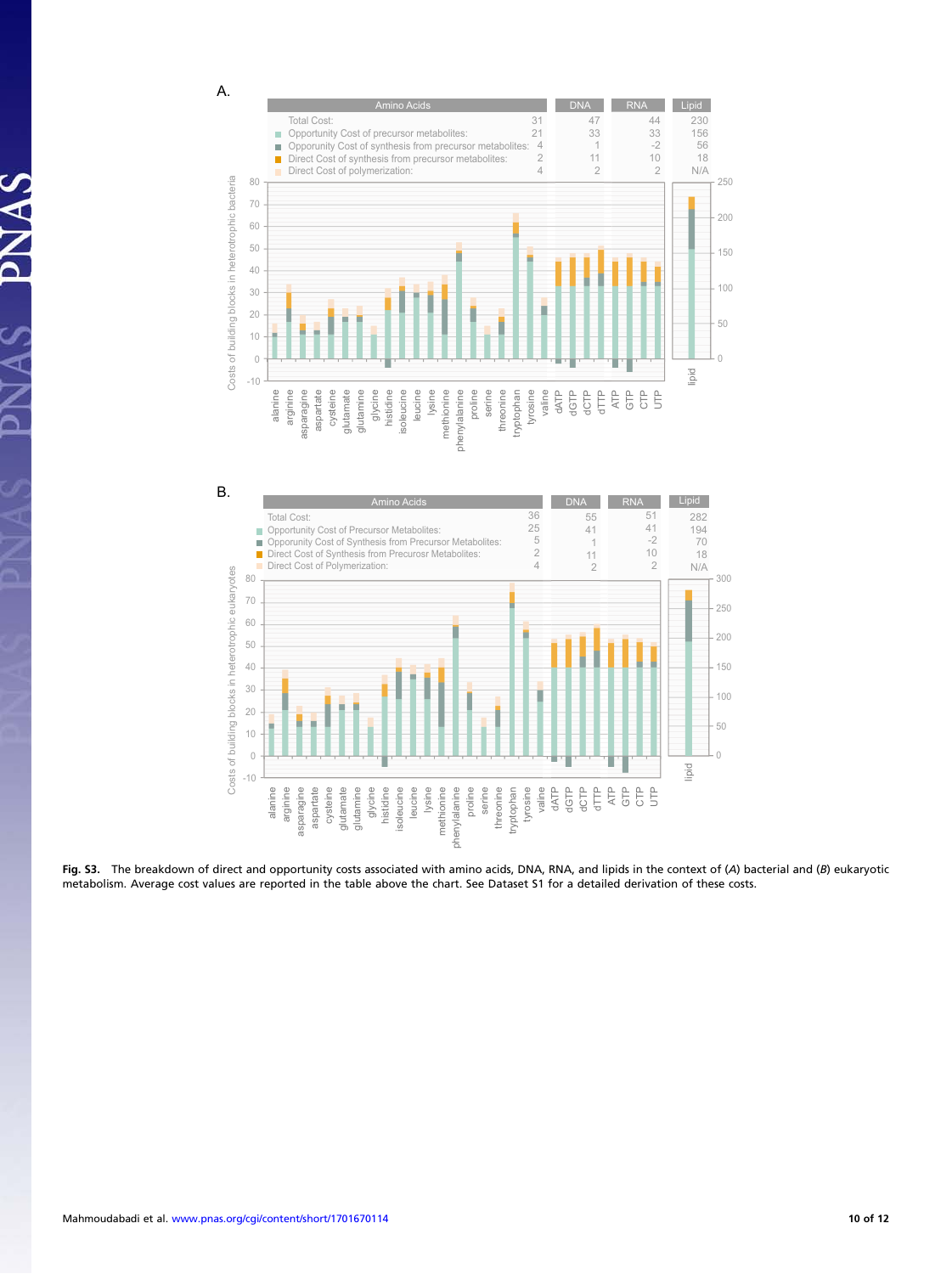| T4 bacteriophage                          |                           |                                           |                                                               |  |  |  |
|-------------------------------------------|---------------------------|-------------------------------------------|---------------------------------------------------------------|--|--|--|
| Protein                                   | Protein length $(L_{pi})$ | Average protein copy<br>number $(N_{pj})$ | Total no. of amino acids in<br>protein $j$ ( $L_{pj}N_{pj}$ ) |  |  |  |
| $23*$                                     | 521                       | 930                                       | 484,530                                                       |  |  |  |
| $20*$                                     | 524                       | 12                                        | 6,288                                                         |  |  |  |
| $24*$                                     | 427                       | 55                                        | 23,485                                                        |  |  |  |
| soc*                                      | 80                        | 840                                       | 67,200                                                        |  |  |  |
| hoc*                                      | 376                       | 160                                       | 60,160                                                        |  |  |  |
| $22*$                                     | 269                       | 576                                       | 154,944                                                       |  |  |  |
| $21*$                                     | 212                       | 72                                        | 15,264                                                        |  |  |  |
| IPIII*                                    | 194                       | 370                                       | 71,780                                                        |  |  |  |
| $ P *$                                    | 95                        | 360                                       | 34,200                                                        |  |  |  |
| IPII*                                     | 100                       | 360                                       | 36,000                                                        |  |  |  |
| alt*                                      | 682                       | 40                                        | 27,280                                                        |  |  |  |
| 68*                                       | 141                       | 240                                       | 33,840                                                        |  |  |  |
| $67*$                                     | 80                        | 341                                       | 27,280                                                        |  |  |  |
| $3^{\dagger}$                             | 176                       | 6                                         | 1,056                                                         |  |  |  |
| $53^{\dagger}$                            | 196                       | 6                                         | 1,176                                                         |  |  |  |
| $5^{\dagger}$                             | 575                       | 3                                         | 1,725                                                         |  |  |  |
| $6^{\dagger}$                             | 660                       | 12                                        | 7,920                                                         |  |  |  |
| 7 <sup>†</sup>                            | 1,032                     | 6                                         | 6,192                                                         |  |  |  |
| $8^{\dagger}$                             | 334                       | 12                                        | 4,008                                                         |  |  |  |
| $9^{\dagger}$                             | 288                       | 18                                        | 5,184                                                         |  |  |  |
| 10 <sup>†</sup>                           | 602                       | 18                                        | 10,836                                                        |  |  |  |
| 11 <sup>†</sup>                           | 219                       | 18                                        | 3,942                                                         |  |  |  |
| 12 <sup>†</sup>                           | 527                       | 18                                        | 9,486                                                         |  |  |  |
| $15^{\dagger}$                            | 272                       | 6                                         | 1,632                                                         |  |  |  |
| $18^+$                                    | 659                       | 144                                       | 94,896                                                        |  |  |  |
| 19 <sup>†</sup>                           | 163                       | 144                                       | 23,472                                                        |  |  |  |
| $25^+$                                    | 132                       | 6                                         | 792                                                           |  |  |  |
| 26 <sup>†</sup>                           | 208                       | Assumed 1                                 | 208                                                           |  |  |  |
| 27 <sup>†</sup>                           | 391                       | 3                                         | 1,173                                                         |  |  |  |
| 28 <sup>†</sup>                           | 177                       | Assumed 1                                 | 177                                                           |  |  |  |
| 29 <sup>†</sup>                           | 590                       | 6                                         | 3,540                                                         |  |  |  |
| $48^{\dagger}$                            | 364                       | 6                                         | 2,184                                                         |  |  |  |
| $54^{\dagger}$                            | 320                       | 6                                         | 1,920                                                         |  |  |  |
| $\mathsf{td}^{\scriptscriptstyle\dagger}$ | 286                       | 3                                         | 858                                                           |  |  |  |
| frd <sup>†</sup>                          | 193                       | 6                                         | 1,158                                                         |  |  |  |
| holin <sup>#</sup>                        | 218                       | 20                                        | 4,360                                                         |  |  |  |
| endolysin <sup>#</sup>                    | 164                       | 20                                        | 3,280                                                         |  |  |  |
| spanin <sup>#</sup>                       | 216                       | 20                                        | 4,320                                                         |  |  |  |
| Totals                                    |                           | $\sum_{j=1}^{k} N_{pj} = 4,805$ proteins  | $\sum_{j=1}^{k} L_{pj} N_{pj} = 1,225,786$ aa                 |  |  |  |

Table S1. T4 bacteriophage structural proteins and their average copy numbers per virion

The number of amino acids comprising each virion is calculated by the product of the average protein copy number and the length of the corresponding protein.

\*These genes together compose the phage head.

† These genes are those that make up the tail tube, the tail sheath, and the base plate (table modified from ref. 85).

‡ These genes are those that are involved in lysis (76).

PNAS PNAS